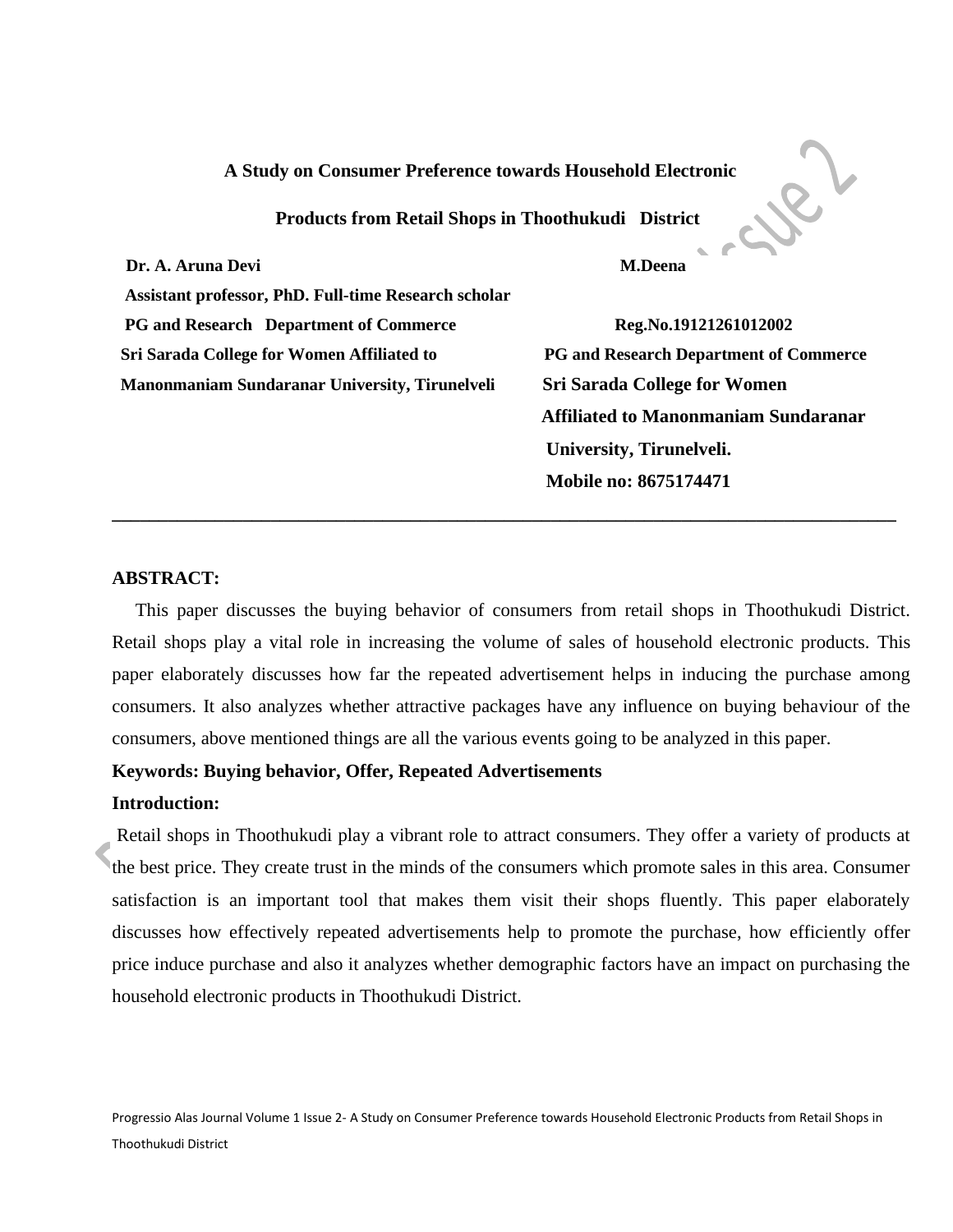# **Review of Literature:**

• **Martin R Lautnan and Koenpouwels (Sept. 2009)** In their article given in Journal of advertising research entitled "Metrics that matter: Recognizing the position of consumer wants and needs", optional that there is an essential for the growth of data synthesis models that capitalize on the advantages and difficulties of various important valuation methodologies, multistage models reflecting hierarchical consumer decision making and competitive set formation would seem to have potential value.

 $\mathscr{L}$ 

• **Maive Suuroja (2003)** states about service quality. Conceptualization & service quality perception has been the most discussed and contentious topics in the services marketing literature to date. This paper analyzes the main debates about how to conceptualize service excellence about the nature of apparent service quality (perception of performance vs. disconfirmation) and the creation of service quality (single construct vs. aggregation of several dimensions). The paper discovers the main theoretical viewpoints and seeks kind empirical evidence.

# **Objectives:**

- To analyze the factors which digitally influence the consumers to purchase household electronic products from retail shops.
- To analyze which home appliance is mostly preferred from retail shops.
	- To analyze the consumer satisfaction level of consumers from retail shops.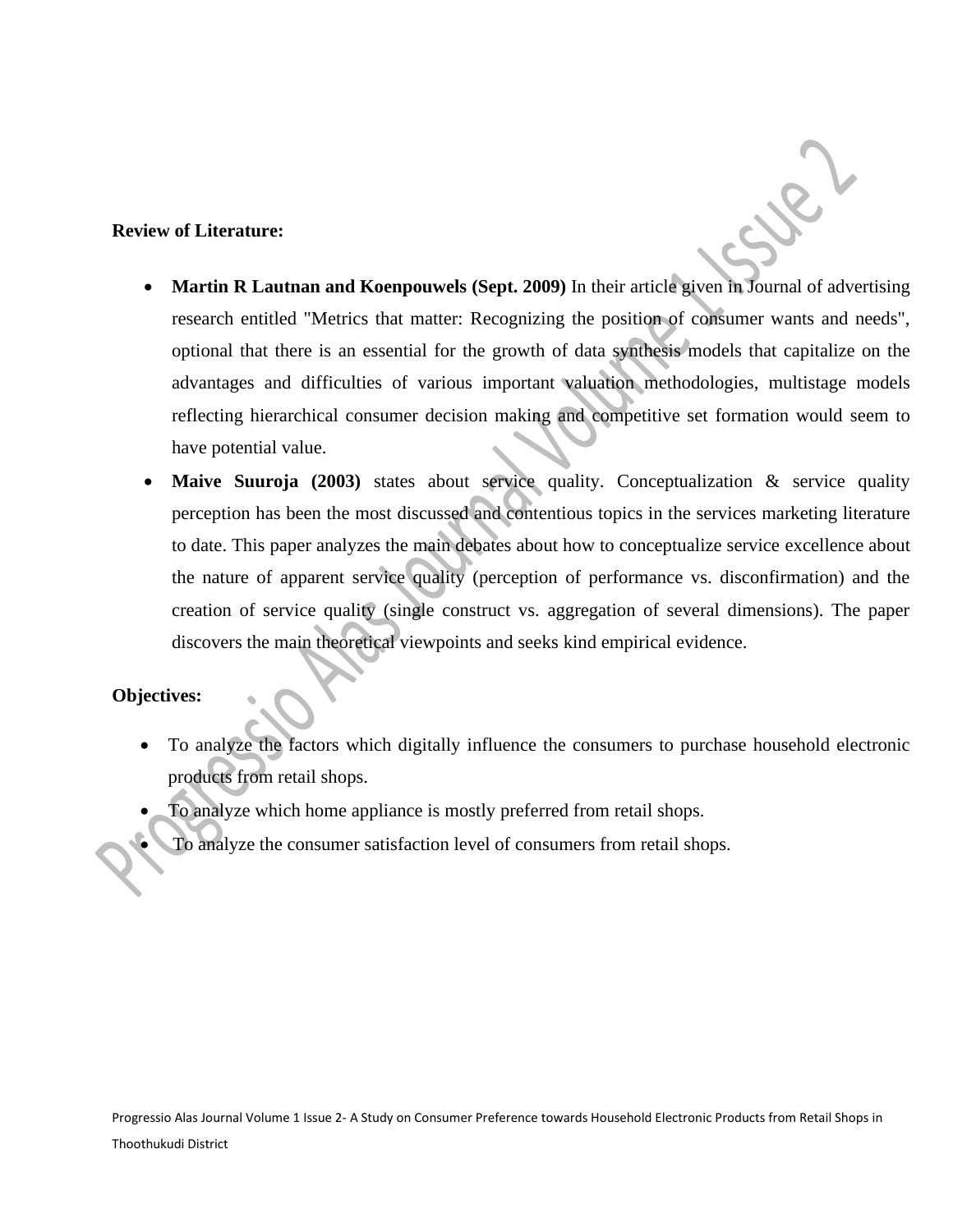## **Table 1**

**Repeated Advertisements about Retail Shops Increase in Purchase of Household Electronic Products**

|                                                                                                                              | $\blacksquare$ and $\blacksquare$ |       |                   |              |
|------------------------------------------------------------------------------------------------------------------------------|-----------------------------------|-------|-------------------|--------------|
| <b>Hypothesis</b>                                                                                                            | <b>Mean</b>                       | S.D   | <b>Calculated</b> | <b>P.</b>    |
|                                                                                                                              |                                   |       | <b>Value</b>      | <b>Value</b> |
| Repeated Advertisements<br>Retail<br><b>Shops</b><br>about<br>Increase in Purchase of<br>Household<br>Electronic<br>Products | 24.16                             | 32.14 | $-3.12$           | 2.45         |

 **Paired T-Test**

# **Source: Computed Data**

From the above table, it was observed that the calculated value is greater than the table value at a 5% level of significance. Hence there is a significant difference between the level of purchase before and after repeated advertisement about retail shops. Hence the null hypothesis is rejected.

# **Chi-Square between Offer Price and Purchasing Level of Household Electronic products from Retail Shops:**

**Null hypothesis:** There is no significant relationship between the offer price and purchasing level of household electronic products from retail shops. In order to find the relationship between the offer price and purchase level of household electronic products from retail shops. The Chi-square test is used and the result of the test is shown in the following table.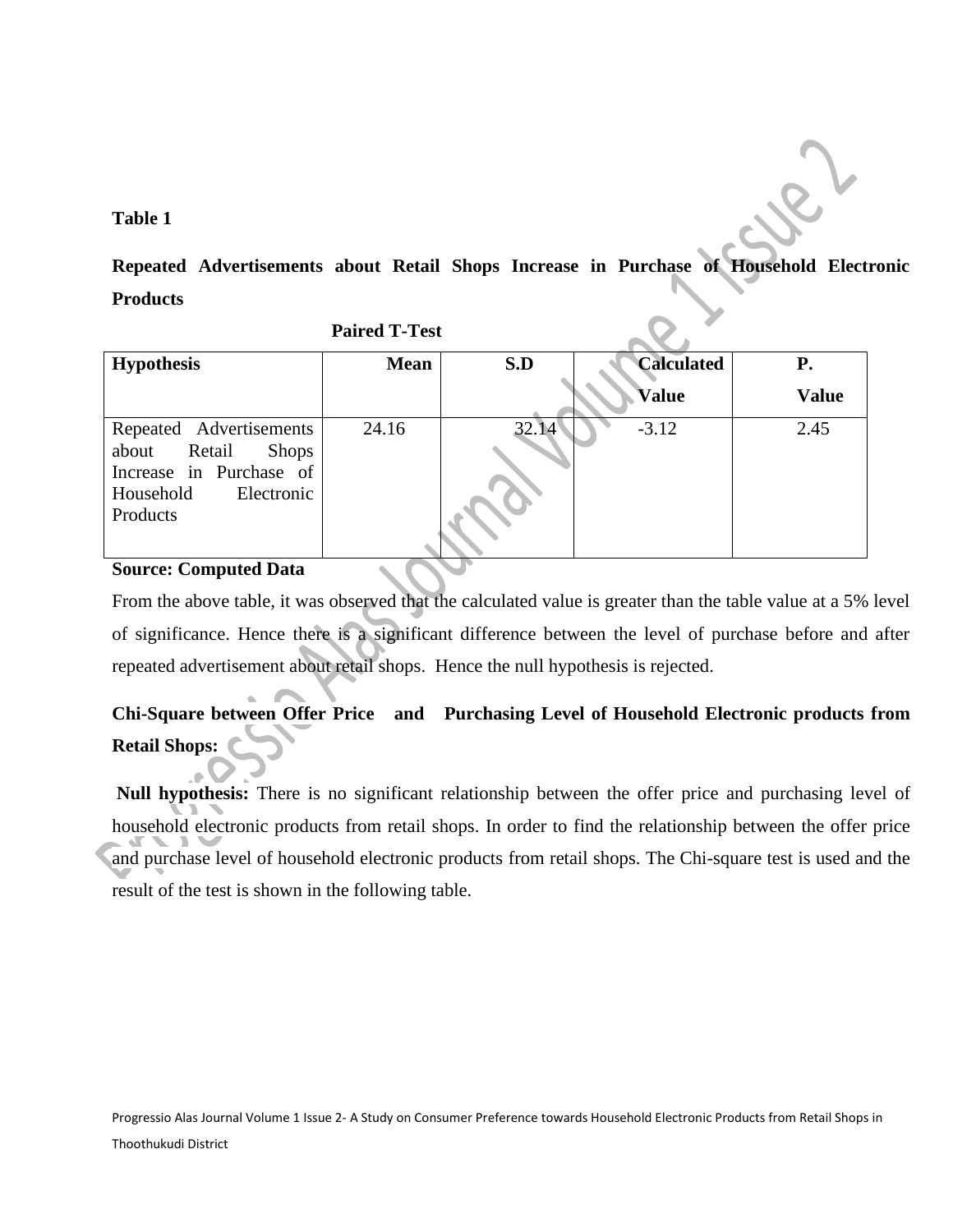# **Table 2**

**Offer Price and Purchasing Level of Household Electronic products From Retail Shops:**

| <b>Factor</b>                                | <b>Calculated</b><br>$\mathbf{X}^2$<br><b>Value</b> | <b>Value</b> | Table   D.F. Level<br>significance | of Remarks  |
|----------------------------------------------|-----------------------------------------------------|--------------|------------------------------------|-------------|
| <b>Purchasing Level of Household</b>   15.23 |                                                     | 11.07        | 5 per cent                         | Significant |
| <b>Electronic products from Retail</b>       |                                                     |              |                                    |             |
| <b>Shops</b>                                 |                                                     |              |                                    |             |

| (CHI-SQUARE TEST) |  |  |  |
|-------------------|--|--|--|
|                   |  |  |  |

## **Inference:**

It is established from the above table that the calculated chi-square value is more than the table value and the result is significant at a 5 per cent level of significance. Hence the hypothesis "Offer Price and Purchasing Level of Household Electronic products From Retail Shops" does holds well. From the analysis, it is concluded that there is a significant relationship between Offer Price and Purchasing Level of Household Electronic products From Retail Shops. Hence the null hypothesis is rejected.

## **Findings:**

- ❖ It was found that there is a significant difference between the level of purchase before and after repeated advertisement about retail shops.
- ❖ It is concluded that there is a significant relationship between Offer Price and Purchasing Level of Household Electronic products From Retail Shops.

## **Suggestions:**

Most probably buying behaviour always depend upon demographic factors. Therefore it is essential for the retail shops to offer the products according to the market segmentation. This cannot be performed alone by them it should be done by manufacturers, in turn, they insist on the consumers to make the purchase. The salesperson role is a very prominent role in this criteria they are the person who changes the mind of the consumers by continuous talking. Retail shops could adopt a talented salesperson layout to